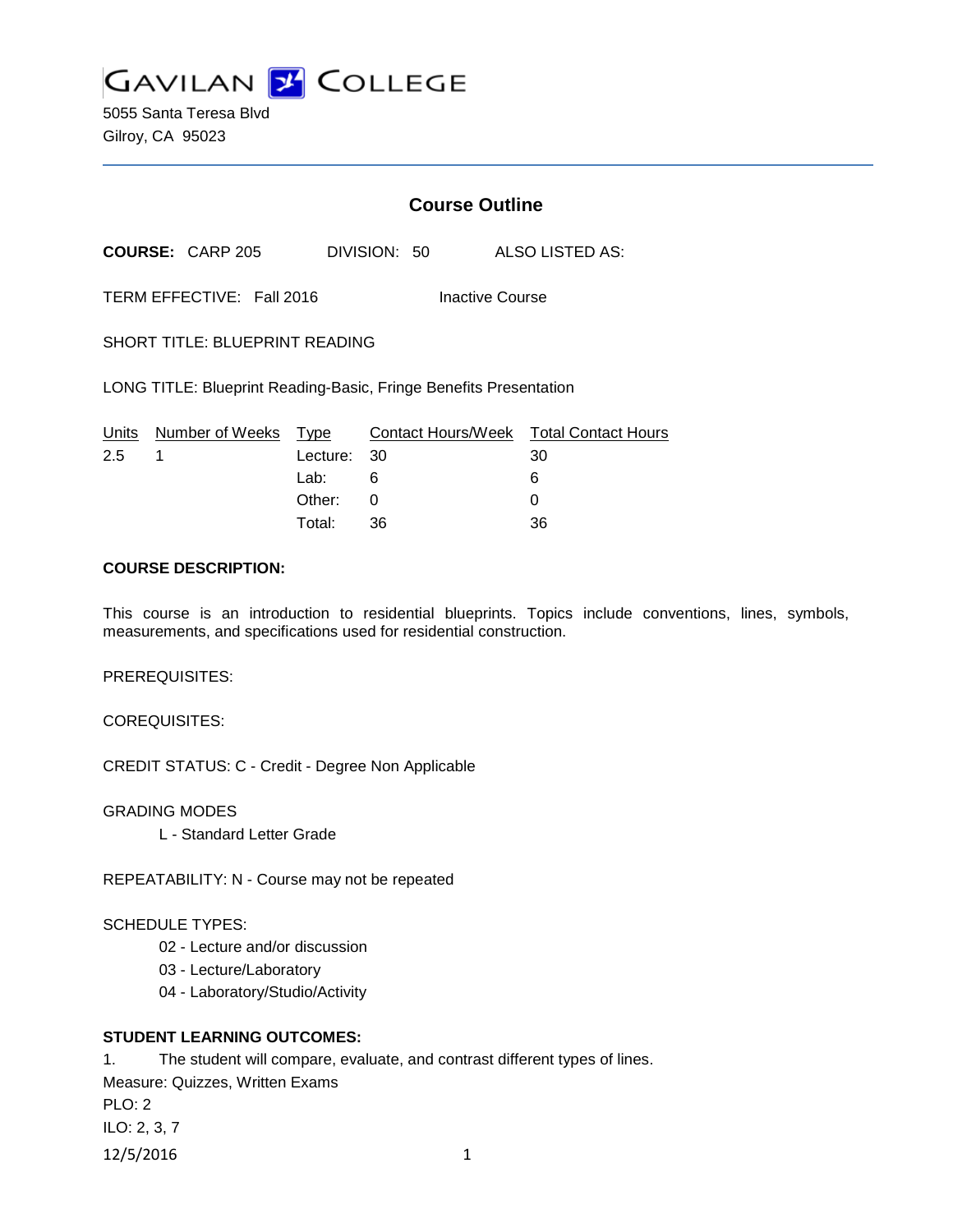# GE-LO:

Year assessed or anticipated year of assessment: 2012-13

2. The student will inspect and evaluate constructions drawings.

Measure: Reading Reports, Quizzes, Written Exams

PLO: 2

ILO: 2, 3, 7

GE-LO:

Year assessed or anticipated year of assessment: 2012-13

## PROGRAM LEARNING OUTCOMES:

1. Demonstrate journey level skills, including those skills necessary to build all concrete infrastructures that comprise the California transportation system.

2. Locate on the blueprints and in the specifications, the information needed to construct various types of structures and assemble its various components.

3. Perform horizontal layout and vertical layout of wood framed wall components. Install interior and exterior trims and moldings. Construct various types of roofs and stairs.

CONTENT, STUDENT PERFORMANCE OBJECTIVES, OUT-OF-CLASS ASSIGNMENTS

### Inactive Course: 11/28/2016

Out-of class assignments: For each topic, the student will read chapters and do homework assignments at the end of those chapters.

# 10.0 lec/2 lab

# CONTENT

- A. Drawing types
- 1. Pictorial
- 2. Isometric
- 3. Orthographic
- a. Plans
- b. Elevations
- c. Sections
- d. Details

SLO: The student will compare, evaluate, and contrast drawing types.

- B. Alphabet of lines
- 1. Object line
- 2. Hidden line
- 3. Centerline
- 4. Dimension
- 5. Break line
- 6. Leader
- 7. Cutting plane

SLO: The student will compare, evaluate, and contrast different types of lines.

- Mid-term exam
- C. Symbols
- D. Abbreviations
- E. Scale
- 1. Scale drawings
- 12/5/2016 2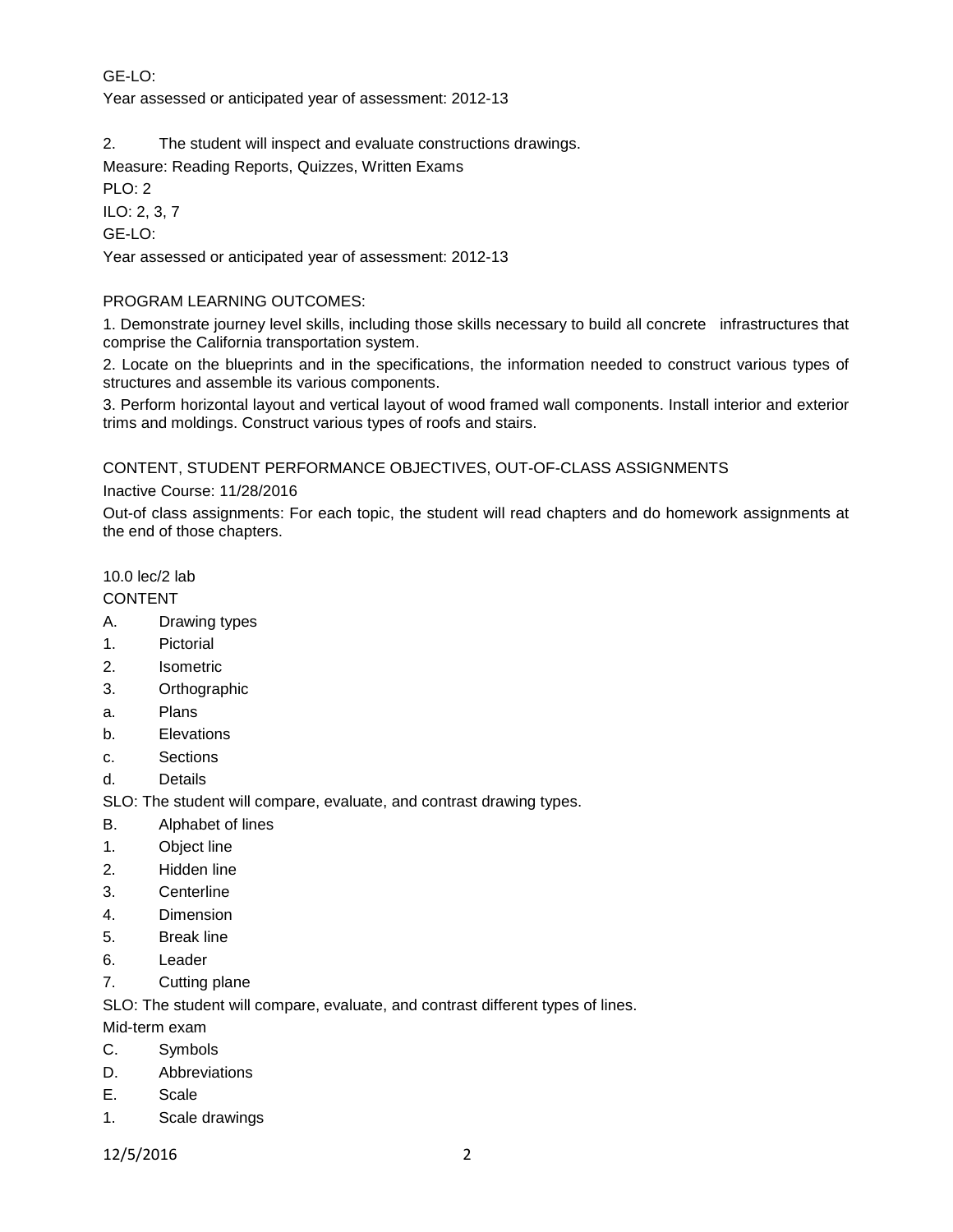- 2. Architect's scale
- 3. Engineer's scale

SLO: The student will interpret and select architectural conventions, lines, symbols, abbreviations, and scales.

Assignments: Read the chapters covered in the lecture and do the homework exercises at the end of the chapters. Answer the study guide questions on the assigned subject.

Describe the different types of drawings, their use, and their advantages and disadvantages. Interpret architectural conventions, lines, symbols, and abbreviations.

9 lec/2 lab hours

- F. Specifications
- G. Building codes, zoning, and permits

SLO: The student will interpret building specifications and analyze building codes, zoning and permits.

- H. Construction drawings
- 1. Plans
- a. Plot plan
- b. Foundation plans
- c. Floor plans
- d. Roof plans
- 2. Exterior elevations
- 3. Room finish schedules
- 4. Interior finish
- 5. Door and window schedules
- 6. General notes

SLO: The student will inspect and evaluate constructions drawings.

Assignments: Read the chapters covered in the lecture and do the homework exercises at the end of the chapters. Answer the study guide questions on the assigned subject.

Describe the relationship between a series of orthographic projections. Interpret specifications. Describe the function of scale. Use an Architect's scale.

9 lec/ 2 lab hours

I. Plumbing and electrical plans

SLO: The student will inspect and evaluate plumbing plans.

- J. Material estimating
- 1. Approximate estimate
- 2. Detailed estimate
- K. Metrics in construction

SLO: The student will contrast and create different methods of estimation and use of metrics.

Assignments: Read the chapters covered in the lecture and do the homework exercises at the end of the chapters. Answer the study guide questions on the assigned subject.

Describe how construction drawings are organized. Extract trade specific information. Use the blueprints to produce a material list. Apply metric measurements in construction.

2.0 Hours

### **METHODS OF INSTRUCTION:**

- A. Lecture and discussion
- B. Visual aids
- C. Demonstrations
- D. Group hands-on exercise
- E. Individual hands-on exercise
- F. One-on-one hands-on instruction

12/5/2016 3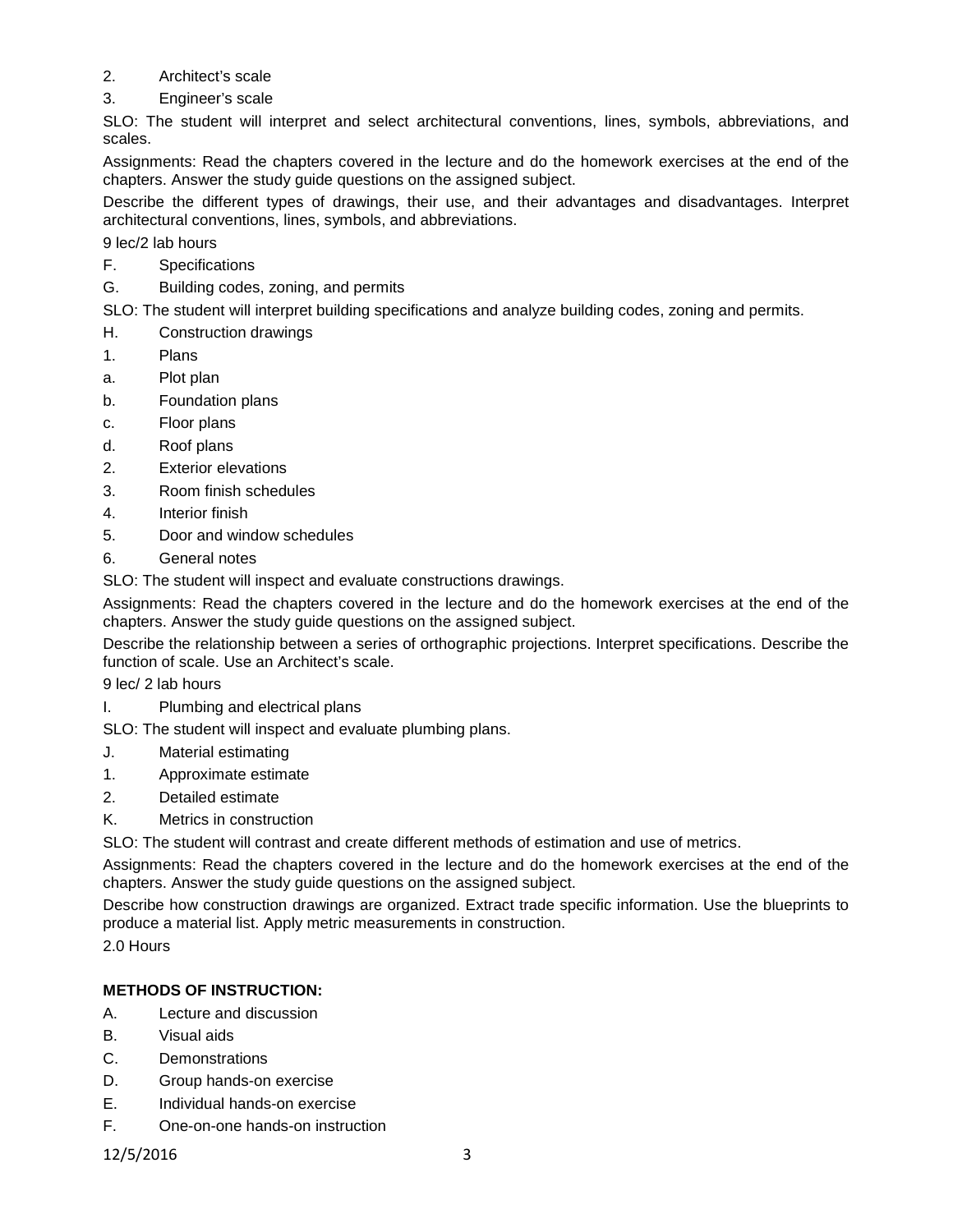# **METHODS OF EVALUATION:**

| The types of writing assignments required:              |           |
|---------------------------------------------------------|-----------|
| Written homework                                        |           |
| Reading reports                                         |           |
| Lab reports                                             |           |
| Essay exams                                             |           |
| The problem-solving assignments required:               |           |
| Homework problems                                       |           |
| Field work                                              |           |
| Lab reports                                             |           |
| Quizzes                                                 |           |
| Exams                                                   |           |
| The types of skill demonstrations required:             |           |
| Class performance                                       |           |
| Field work                                              |           |
| Performance exams                                       |           |
| The types of objective examinations used in the course: |           |
| Multiple choice                                         |           |
| True/false                                              |           |
| Matching items                                          |           |
| Completion                                              |           |
| Other category:                                         |           |
| None                                                    |           |
| The basis for assigning students grades in the course:  |           |
| Writing assignments:                                    | 10% - 30% |
| Problem-solving demonstrations: 10% - 40%               |           |
| Skill demonstrations:                                   | 10% - 50% |
| Objective examinations:                                 | 10% - 30% |
| Other methods of evaluation:                            | 0% - 0%   |

# **REPRESENTATIVE TEXTBOOKS:**

### Required:

Leonard Koel, CTCNC. Carpentry 6th edition, Residential Blueprint Reading. American Technical Publishers, CTCNC, 2013. Or other appropriate college level text. Reading level of text, Grade: 10Verified by: publisher/dvt

# **ARTICULATION and CERTIFICATE INFORMATION**

| Associate Degree:    |  |  |  |  |
|----------------------|--|--|--|--|
| CSU GE:              |  |  |  |  |
| <b>IGETC:</b>        |  |  |  |  |
| <b>CSU TRANSFER:</b> |  |  |  |  |
| Not Transferable     |  |  |  |  |
| UC TRANSFER:         |  |  |  |  |
| Not Transferable     |  |  |  |  |